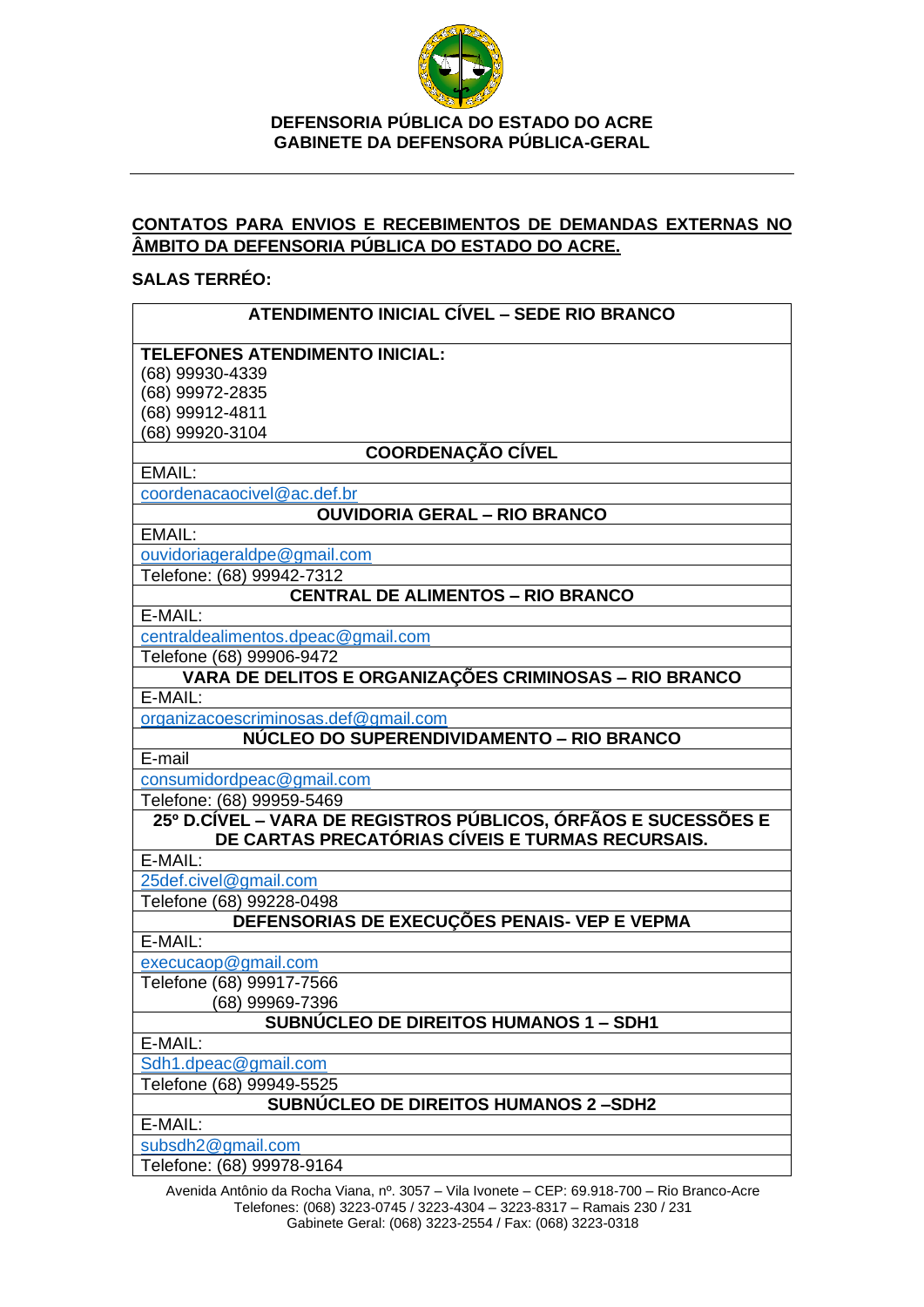

## **1º PISO**

| 1ª DEFENSORIA CRIMINAL                                             |
|--------------------------------------------------------------------|
| E-MAIL:                                                            |
| primeiradefensoriacriminal@gmail.com                               |
| 2ª DEFENSORIA CRIMINAL                                             |
| E-MAIL:                                                            |
| 5defcrimac@gmail.com                                               |
| 3ª DEFENSORIA CRIMINAL                                             |
| E-MAIL:                                                            |
| 3criminalriobranco@gmail.com                                       |
| 4ª DEFENSORIA CRIMINAL                                             |
| E-MAIL:                                                            |
| 4defcrim@gmail.com                                                 |
| Telefone (68) 99605-1485                                           |
| <b>COORDENAÇÃO CRIMINAL</b>                                        |
| E-MAIL:                                                            |
| coordenacaocrim.dpe@gmail.com                                      |
| Telefone (68) 99913-8765                                           |
| VARA DE DELITOS DE ROUBOS E EXTORSÃO                               |
| E-MAIL:                                                            |
| 2defcrim@gmail.com                                                 |
| 8ª DEF. CRIMINAL - 1º JUIZADO ESPECIAL CRIMINAL                    |
| E-MAIL:                                                            |
| 8defcrim@gmail.com                                                 |
| Telefone (68) 99912-3680                                           |
| 9ª DEF CRIMINAL - 2º JUIZADO ESPECIAL CRIMINAL                     |
| E-MAIL:                                                            |
| 9criminal.dpeac@gmail.com                                          |
| 12ª DEF CRIMINAL – CÂMARA CRIMINAL, PLENO TJ E TRIBUNAIS           |
| <b>SUPERIORES (NÚMEROS PARES)</b>                                  |
| E-MAIL:                                                            |
| dion2grau@gmail.com                                                |
| 13ª DEF CRIMINAL - CÂMARA CRIMINAL, PLENO TJ E TRIBUNAIS           |
| <b>SUPERIORES (NÚMEROS ÍMPARES)</b>                                |
| E-MAIL:                                                            |
| gilberto.silva@ac.gov.br                                           |
| 3ª DEFENSORIA DA CIDADANIA - VARA DE PROTEÇÃO Á MULHER             |
| E-MAIL:                                                            |
| defensoria.vpmac@gmail.com                                         |
| 26ª DEF CÍVEL – 1ª e 2ª VARAS DA FAZENDA PÚBLICA E EXECUÇÃO FISCAL |
| E-MAIL:                                                            |
| fpdpeac@gmail.com                                                  |
| Telefone: (68) 99978-5493                                          |
| 7ª DEF CRIMINAL - 2ª VARA DO TRIBUNAL DO JURI                      |
| E-MAIL:                                                            |
| 2varadojuridpe@gmail.com                                           |

**5ª VARA CÍVEL**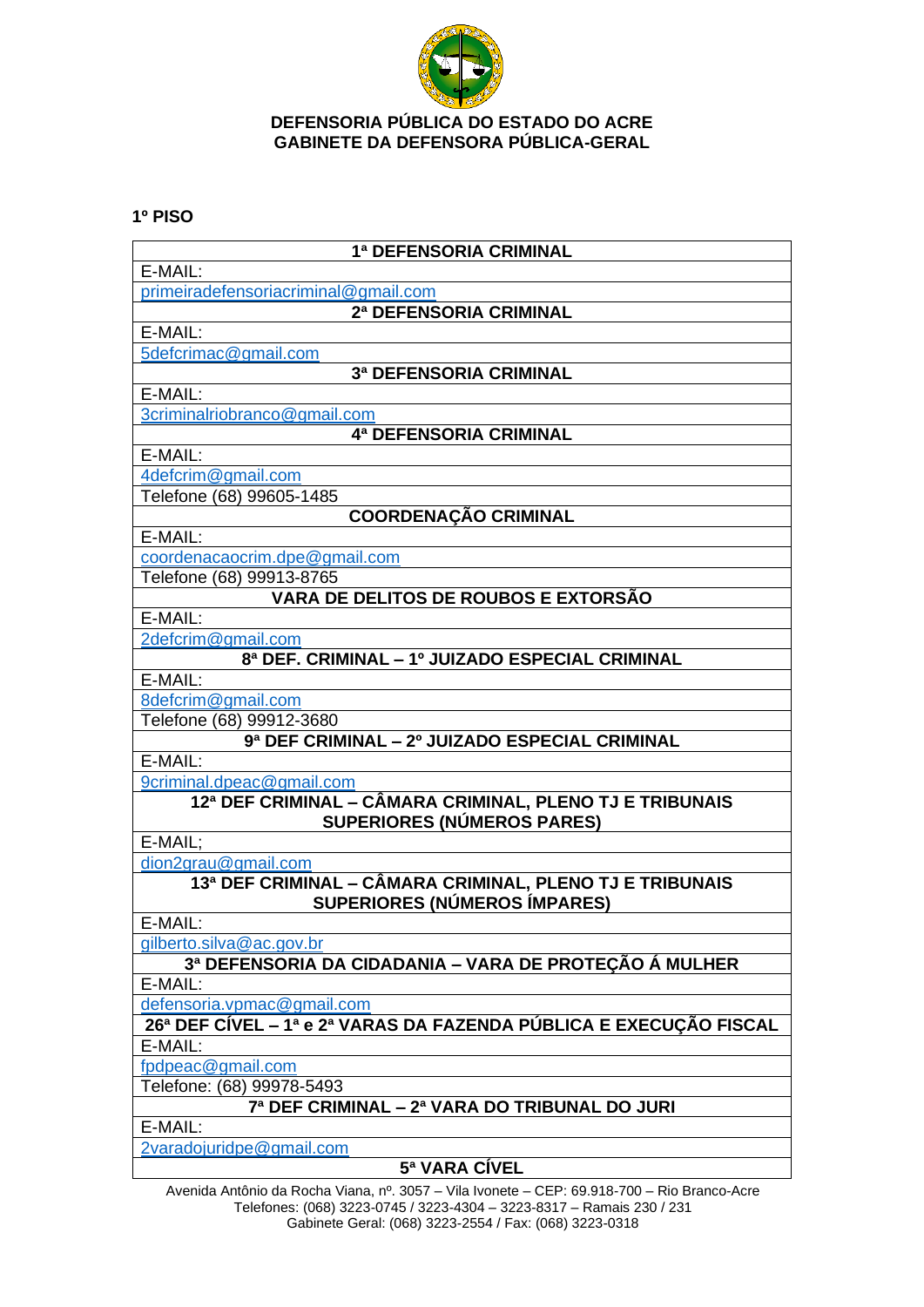

| E-MAIL:                                                                          |
|----------------------------------------------------------------------------------|
| 5varacivel@ac.def.br                                                             |
| Telefone: (68) 9 9941-6721                                                       |
| <b>JUIZADO DA FAZENDA PÚBLICA</b>                                                |
| E-MAIL:                                                                          |
| jef.dpe@gmail.com                                                                |
| Telefone: (68) 99941-6930                                                        |
| 23ª DEF CÍVEL - 3ª E 4ª VARA CÍVEL                                               |
| E-MAIL:                                                                          |
| 23defensoriacivel@gmail.com                                                      |
| Telefone: (68) 99952-6734                                                        |
| 22ª DEF CÍVEL – 1ª E 2ª VARA CÍVEL                                               |
| E-MAIL:                                                                          |
| 22defensoriacivel@gmail.com                                                      |
| Telefone: (68) 99900-2009                                                        |
| 20ª DEF CÍVEL – 2ª JUIZADO ESPECIAL CÍVEL, TRÂNSITO E TURMAS<br><b>RECURSAIS</b> |
| E-MAIL:                                                                          |
| 20defensoriacivel.ac@gmail.com                                                   |
| Telefone: (68) 99992-9967                                                        |
| 19ª DEF CÍVEL - 1ª JUIZADO ESPECIAL CÍVEL, TRÂNSITO E TURMAS<br><b>RECURSAIS</b> |
| E-MAIL:                                                                          |
| wdiasjec@gmail.com                                                               |
| 21ª DEF CÍVEL – 3ª JUIZADO ESPECIAL CÍVEL, TRÂNSITO E TURMAS<br><b>RECURSAIS</b> |
| E-MAIL:                                                                          |
| 21 defensoria.ac@gmail.com                                                       |
| Telefone: (68) 99968-1045                                                        |

# **2ª PISO**

| SUBNÚCLEO DA SAÚDE                  |
|-------------------------------------|
| E-MAIL:                             |
| nesp.dpe@gmail.com                  |
| Telefone: (68) 99600-4997           |
| COMPOSIÇÃO EXTRAJUDICIAL- ACORDOZAP |
| E-MAIL:                             |
| acordo.extrajudicial@ac.def.br      |
| Telefone: (68) 99604-1424           |

# **UNIDADES DESCENTRALIZADAS:**

## **2ª DEFENSORIA CÍVEL – 1ª VARA DE FAMÍLIA**

E-MAIL:

[vara.familia1@gmail.com](mailto:vara.familia1@gmail.com)

Telefone: (68) 99924-2361

# **3ª DEFENSORIA CÍVEL – 2ª VARA DE FAMÍLIA**

Avenida Antônio da Rocha Viana, nº. 3057 – Vila Ivonete – CEP: 69.918-700 – Rio Branco-Acre Telefones: (068) 3223-0745 / 3223-4304 – 3223-8317 – Ramais 230 / 231 Gabinete Geral: (068) 3223-2554 / Fax: (068) 3223-0318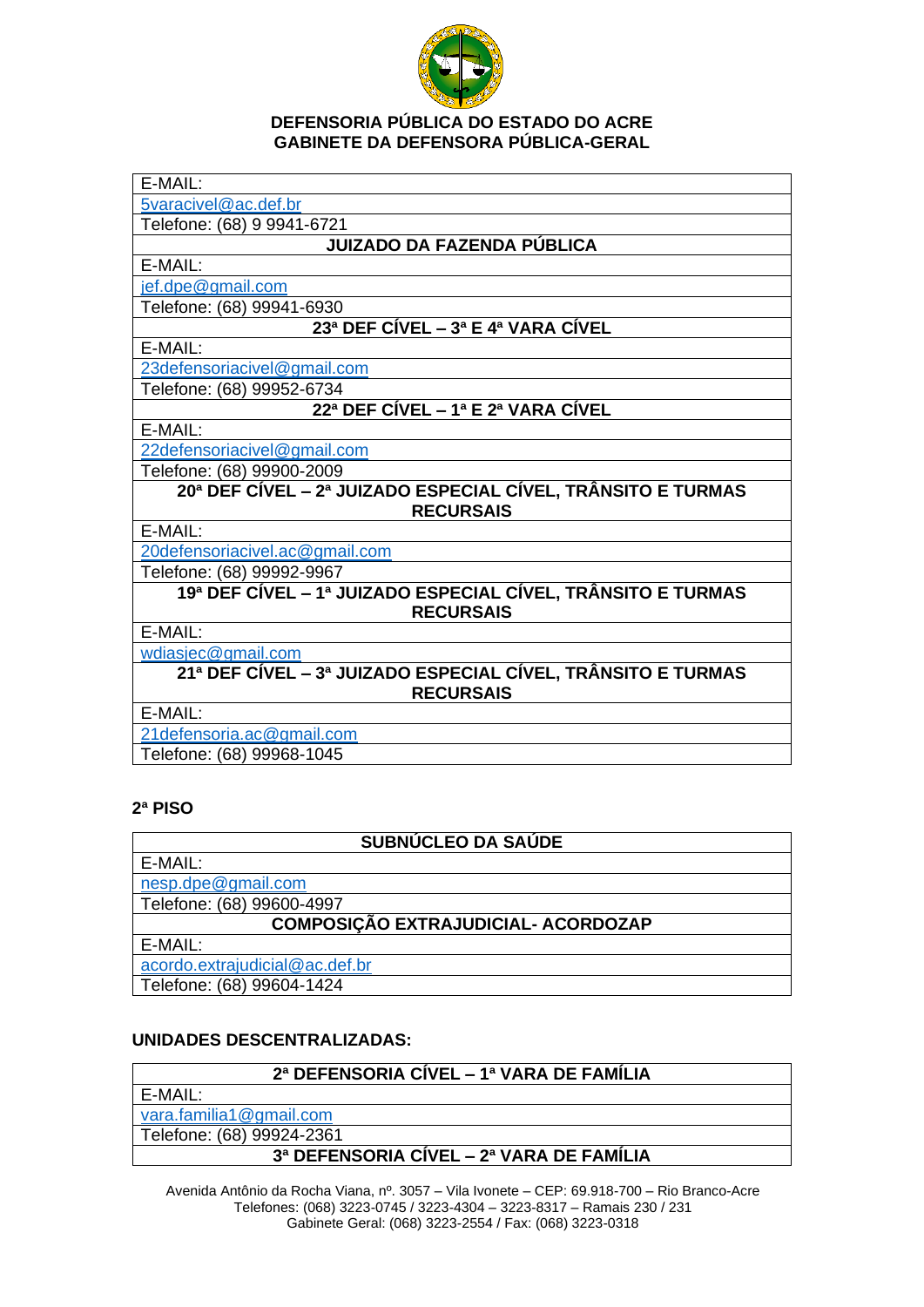

[terceiradpecivel@gmail.com](mailto:terceiradpecivel@gmail.com)

Telefone: (68) 99955-5835

## **4ª DEFENSORIA CÍVEL – 3ª VARA DE FAMÍLIA**

E-MAIL:

[unidadefamilia3@gmail.com](mailto:unidadefamilia3@gmail.com)

Telefone: (68) 99942-3693

# **2ª DEF DA CIDADANIA – 2ª VARA DA INFÂNCIA E JUVENTUDE**

E-MAIL:

2avijacre@gmail.com

Telefone: (68) 99971-7596

# **1ª DEF DA CIDADANIA – 1ª VARA DA INFÂNCIA E JUVENTUDE**

E-MAIL:

[dpijac@gmail.com](mailto:dpijac@gmail.com)

Telefone: (68)99967-7354

## **UNIDADES DO INTERIOR**

| UNIDADE DA DEFENSORIA - CRUZEIRO DO SUL/AC       |
|--------------------------------------------------|
| E-MAIL:                                          |
| defensoriaczs@gmail.com                          |
| Telefone: (68) 99932-7120                        |
| <b>MÂNCIO LIMA</b>                               |
| EMAIL:                                           |
| defensoriaczs@gmail.com (cível)                  |
| Telefone: (68) 99943-8957 (cível)                |
| UNIDADE DA DEFENSORIA - ACRELÂNDIA/AC            |
| E-MAIL:                                          |
| dpeacrelandia@gmail.com                          |
| Telefone: (68) 3235-1733                         |
| UNIDADE DA DEFENSORIA - FEIJÓ/AC                 |
| E-MAIL:                                          |
| defensoria.fj@gmail.com                          |
| Telefone: (68) 99906-9490                        |
| (68) 99928-8747                                  |
| UNIDADE DA DEFENSORIA- SENA MADUREIRA/AC         |
| E-MAIL:                                          |
| defensoria.sm.ac@gmail.com                       |
| dpecriminalsena@gmail.com                        |
| Telefone: (68) 99930-4338                        |
| (68) 3612-3316                                   |
| UNIDADE DEFENSORIA - PLÁCIDO DE CASTRO/AC        |
| E-MAIL:                                          |
| defensoriaplacidodecastro@gmail.com              |
| Telefone: (68) 99909-6294                        |
| <b>UNIDADE DEFENSORIA - BRASILEIA</b><br>E-MAIL: |
| dpebrasileia01@gmail.com                         |
| Telefone: (68)99909-3821                         |

Avenida Antônio da Rocha Viana, nº. 3057 – Vila Ivonete – CEP: 69.918-700 – Rio Branco-Acre Telefones: (068) 3223-0745 / 3223-4304 – 3223-8317 – Ramais 230 / 231 Gabinete Geral: (068) 3223-2554 / Fax: (068) 3223-0318